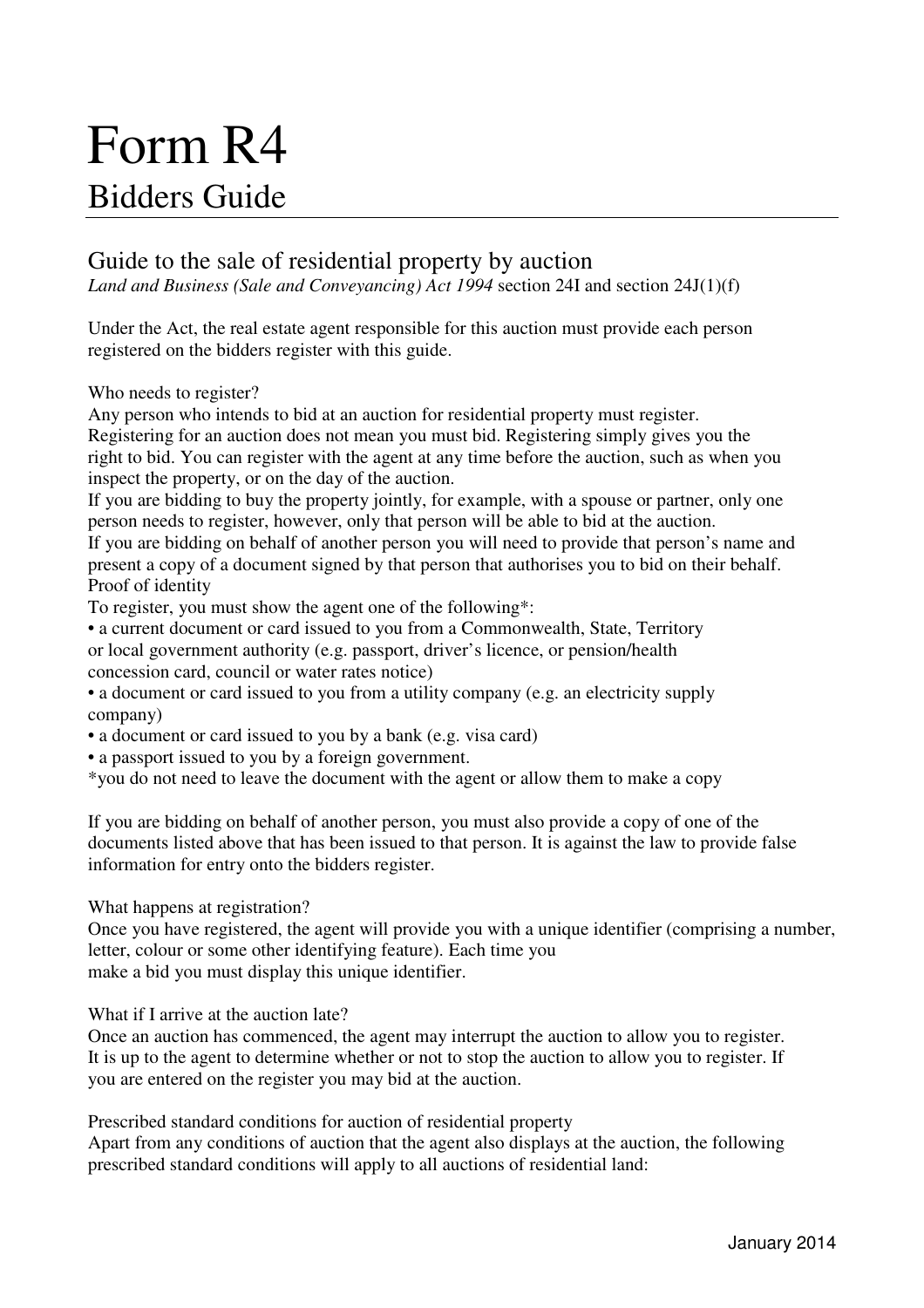(a) any person may bid in the auction in person, or by their proxy or representative, subject to the conditions of auction;

(b) the vendor's reserve price will be as recorded in the auction record;

(c) to make a bid a person must be registered in the bidders register, having satisfied the requirements as to proof of identity and, if applicable, authority to bid as a proxy or representative;

(d) the auctioneer will only accept a bid if the person making the bid displays a unique identifier (comprising a number, letter, colour, or some other identifying feature) allocated to the person by the auctioneer

(e) the auctioneer will, when accepting a bid, audibly announce the unique identifier so displayed by the bidder;

(f) the auctioneer may refuse a bid if of the opinion that it is not in the best interests of the vendor, and will not be obliged to give any reason for refusing a bid;

(g) the auctioneer may make bids on behalf of the vendor but not more than 3 such bids and only for amounts below the reserve price; any such bid will be audibly announced by the auctioneer as a "vendor's bid";

(h) bidding increments will be accepted at the discretion of the auctioneer;

(i) the person accepted by the auctioneer as having made the highest bid at or above the reserve price will be the purchaser and that bid will be the purchase price;

(j) the auctioneer will not accept a bid made after the fall of the auctioneer's hammer; (k) unless otherwise agreed in writing by the purchaser and the vendor before the commencement of the auction—

 (i) a contract for the sale of the property, in the form displayed by the auctioneer at the auction, will be completed and signed by or on behalf of the purchaser and the vendor immediately after the fall of the hammer; and

(ii) the purchaser will pay a deposit immediately after the fall of the hammer, as specified in the conditions of auction\*;

(l) the auctioneer will have irrevocable authority, after the fall of the auctioneer's hammer, to complete and sign the contract on behalf of the purchaser or the vendor, or both; completion and signing under that authority will be at the auctioneer's discretion in the event of breach by the purchaser of any of the conditions of auction; (m) the cooling-off rights under section 5 of the Land and Business (Sale and Conveyancing) Act 1994 do not apply to a sale by auction or a sale on the day of auction to a person who has made a bid in the auction (whether in person or by their proxy or representative).

\*NOTE: Conditions of auction includes conditions displayed by the auctioneer at the auction as conditions of the auction, together with the standard conditions set out above.

# Dummy and vendor bidding

It is against the law for the vendor of the property, or a person acting on behalf of the vendor, to make a bid at the auction. This type of activity is called dummy bidding and can attract a maximum penalty of \$20,000.

However, the vendor of the property is entitled to have up to three bids made on their behalf by the auctioneer, who must announce each such bid as a 'vendor bid'. The amount of a vendor bid must be less than the vendor's reserve price.

#### Interrupting auctions

It is against the law to knowingly prevent a rival bidder from freely bidding at an auction, or to harass a bidder.

It is also against the law to do anything with the intention of preventing, causing a major